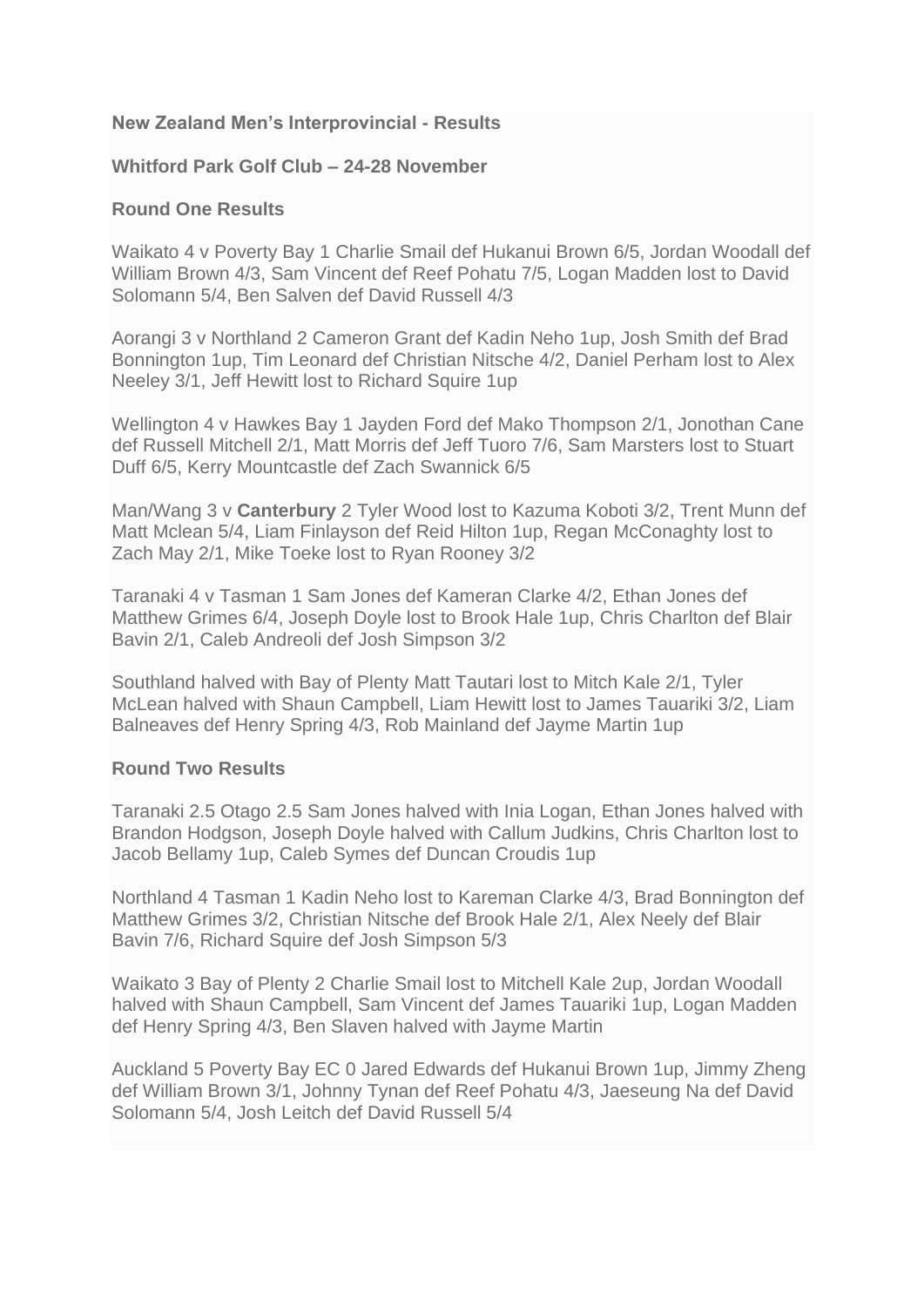**Canterbury** 5 Aorangi 0 Kazuma Kobori def Cameron Grant 3/1, Matt Mclean def Josh Smith 2up, Reid Hilton def Tim Leonard 1up, Zach May def Daniel Perham 5/4, Andrew Green def Jeff Hewitt 1up

Southland 3 North Harbour 2 Matt Tautari lost to James Hydes 4/2, Tyler McLean def Kevin Koong 3/2, Liam Hewitt def Kit Bittle 5/4, Liam Balneaves def Jesper Bengtsson 4/3, Rob Mainland lost to Jerry Ren 8/7

#### **Round Three Results**

Auckland 3.5 Southland 1.5 Jared Edwards halved with Matt Tautari, Jimmy Zheng def Tyler McLean 6/5, Johnny Tynan def Liam Hewitt 7/6, Jaeseung Na lost to Liam Balneaves, Josh Leitch def Rob Mainland 5/4

Wellington 5 Poverty Bay EC 0 Jayden Ford def Hukanui Brown 2/1, Jonothan Cane def William Brown 4/3, Matt Morris def Reef Pohatu 4/3, Sam Marsters def David Solomann 5/4, Kerry Mountcastle def David Russell 7/6

Otago 3 Aorangi 2 Inia Logan lost to Cameron Grant 3/1, Brandon Hodgson def Josh Smith 2/1, Callum Judkins lost to Tim Leonard 5/4, Jacob Bellamy def Daniel Perham 1up, Duncan Croudis def Jeff Hewitt 2/1

Man/Wang 2.5 v Tasman 2.5 Tyler Wood def Kameran Clarke 1up, Trent Munn def Matthew Grimes 7/6, Liam Finlayson halved with Brook Hale, Regan McConaghty lost to Blair Bavin 6/4, Cory Higgs lost to Josh Simpson 1up

North Harbour 2.5 Hawkes Bay 2.5 James Hydes lost to Mako Thompson 2/1, Kevin Koong lost to Russell Mitchell 4/3, Kit Bittle def Tyson Tawera 3/2, Jesper Bengtsson def Stuart Duff 2/1, Jerry Ren halved with Zach Swannick

Taranaki 3.5 v Northland 1.5 Sam Jones def Brad Bonnington 2/1, Ethan Jones halved with Christian Nitsche, Joseph Doyle def Alex Neeley 3/2, Chris Charlton lost to Richard Squire 2/1, Caleb Andreoli def Sheldon Kearns 3/2

## **Round Four Results**

**Canterbury** 5 Tasman 0 Kazuma Kobori def Kameran Clarke 5/4, Matt Mclean def Mathew Grimes 6/4, Reid Hilton def Brooke Hale 5/4, Zach May Def Blair Bavin 6/5, Mike Toeke def Josh Simpson 2up

Wellington 3 Poverty Bay EC 2 Jayden Ford def Charlie Smail 2/1, Jonothan Cane def Jordan Woodall 2up, Matt Morris lost to Sam Vincent 7/5, Sam Marsters def Logan Madden 2/1, Kerry Mountcastle lost to Ben Slaven 1up

Taranaki 2.5 v Northland 2.5 Sam Jones halved with Tyler Wood, Ethan Jones halved with Trent Munn, Joseph Doyle lost to Liam Finlayson 4/3, Chris Charlton def Regan McConaghty 5/3, Caleb Symes halved with Ryan Rooney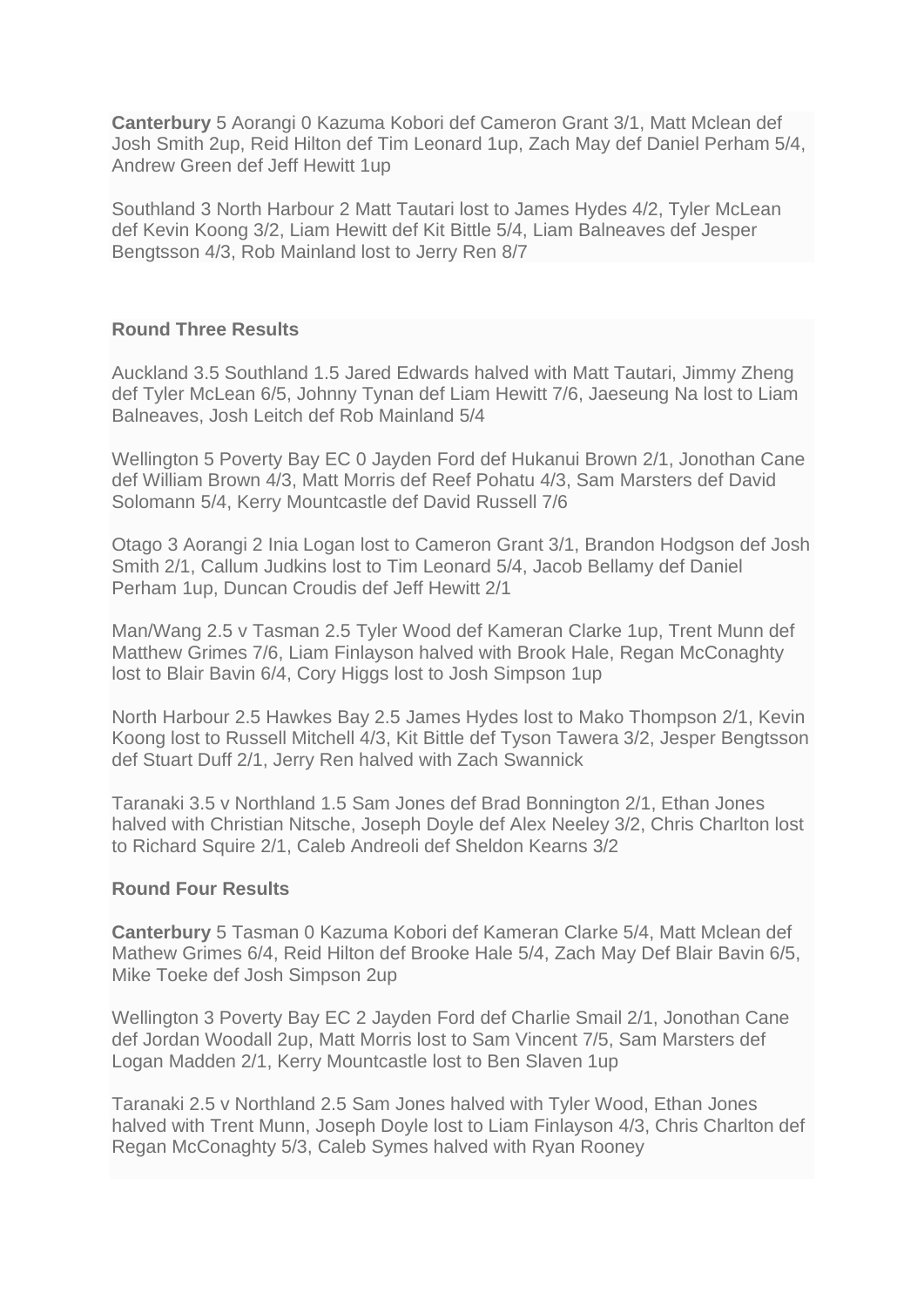Hawkes Bay Southland Mako Thompson def Matt Tautari 2/1, Russell Mitchell def Tyler McLean 7/5, Tyson Tawera def Liam Hewitt 3/2, Stu Duff lost to Liam Balneaves 3/2, Zac Swanick def Rob Mainland 2up

Auckland 3.5 Bay of Plenty 1.5 Jared Edwards lost to Mitchell Kale 5/4, Jimmy Zheng halved with Shaun Campbell, Johnny Tynan def James Tauariki 4/3, Jaeseung Na def Henry Spring 4/3, Josh Leitch def Jayme Martin 6/5

North Harbour 5 Poverty Bay EC 0 James Hydes def Hukanui Brown 6/5, Kit Bittle def William Brown 2/1 , Jesper Bengtsson def Reef Pohatu 8/6, Jerry Ren def David Solomann 6/4, Jason Gulasekharam def Dwayne Russell 5/4

Otago 3 Northland 2 Inia Logan def Kadin Neho 4/3, Brandon Hodgson lost to Brad Bonnington 2up, Callum Judkins halved with Christian Nitsche , Jacob Bellamy halved with Alex Neeley, Duncan Croudis Def Richard Squire 1up

#### **Round Five Results**

Hawkes Bay 3.5 Auckland 1.5 Mako Thompson def Jared Edwards 5/4, Russell Mitchell lost to Jimmy Zheng 2/1, Tyson Tawera def Johnny Tynan 1up, Stu Duff halved with Jaeseung Na, Zack Swannick def Josh Leitch 3/2

North Harbour 3.5 Wellington 1.5 James Hydes lost to Jaden Ford 2/1, Kit Bittle def Jono Cane 1up, Jesper Bengtsson def Matt Morris 4/2, Jerry Ren def Sam Marsters 2/1 Jason Gulasekharam halved with Kerry Mountcastle

Bay of Plenty 4 Poverty Bay EC 1 Mitchell Kale def Hukanui Brown 7/6, Shaun Campbell def William Brown 5/4 , James Tauariki def Reef Pohatu 5/3, Jayme Martin lost to David Solomann 2/1, Josh Morris def Dwayne Russell 8/6

Otago 3 Tasman 2 Inia Logan lost to Kameran Clarke 2/1, Brandon Hodgson def Matthew Grimes 3/2, Callum Judkins def Brook Hale 4/3, Jacob Bellamy lost to Blair Bavin 3/2, Duncan Croudis def Josh Simpson 7/5

Southland 3 Waikato 2 Matt Tautari def Charlie Smail 2/1, Tyler McLean halved with Jordan Woodall, Liam Hewitt halved with Sam Vincent, Liam Balneaves def Logan Madden 6/5, Ben Slaven def Rob Mainland 3/2

**Canterbury** 4 Taranaki 1 Kazuma Kobori def Sam Jones 1up, Matt Mclean def Ethan Jones 2/1, Reid Hilton def Joseph Doyle 2/1, Mike Toeke def Chris Charlton 2/1, Andrew Green lost to Caleb Symes 4/3

Manawatu-Whanganui Aorangi Tyler Wood def Cameron Grant , Trent Munn def Josh Smith , Liam Finlayson lost to Tim Leonard Regan McConaghty def Daniel Perham , Ryan Rooney def Ryan Cockburn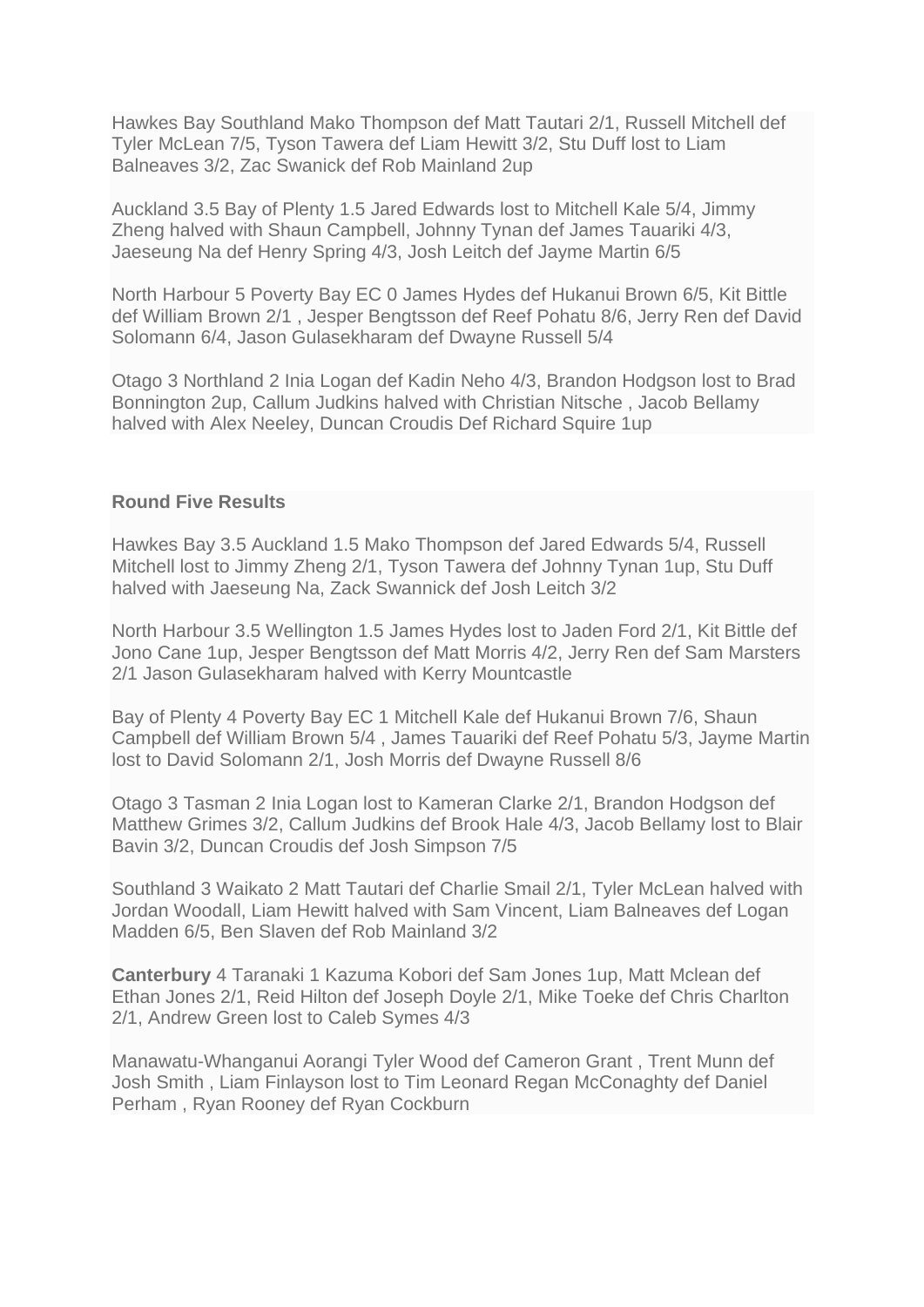## **Round Six Results**

Auckland 3 Wellington 2 Jared Edwards lost to Jayden Ford 2/1, Jimmy Zheng lost to Jono Cane 3/2, Johnny Tynan def Matt Morris 4/3, Jaeseung Na def Sam Marsters 4/3, Josh Leitch def Kerry Mountcastle 1up

North Harbour 4 Waikato 1 James Hydes def Charlie Smail 2/1, Kit Bittle def Jordan Woodall 5/3, Jesper Bengtsson def Cam Vincent 5/4, Jerry Ren def Ben Slaven 1up, Jason Gulasekharam lost to Adam Winter 3/2

Hawkes Bay 4 Bay of Plenty 1 Mako Thompson def Mitch Kale 4/3, Russell Mitchell lost to Shaun Campbell 1up, Tyson Tawera def James Tauariki 1up, Stu Duff def Jayme Martin 3/2, Zach Swanwick def Josh Morris 1up

Taranaki 5 Aorangi 0 Sam Jones def Cameron Grant 7/6, Ethan Jones def Josh Smith 6/4, Joseph Doyle def Tim Leonard 1up, Chris Charlton def Jeff Hewitt 1up, Caleb Symes def Ryan Cockburn 6/5

**Canterbury** 3.5 Otago 1.5 Kazuma Kobori defto Inia Logan 3/1, Matt McLean def Brandon Hodgson 3/2, Reid Hilton halved with Callum Judkins, Zach May lost to Jacob Bellamy 2/1, Mike Toeke def Duncan Croudis 1up

Northland 3 Man Wan 2 Brad Bonnington lost to Tyler Wood 4/3, Christian Nitsche lost to Trent Munn 1up, Alex Neeley def Liam Finlayson 2/1, Richard Squire def Regan McConaghty 4/2, Sheldon Kearns def Corey Higgs 4/3

#### **Round Seven Results**

Manawatu-Whanganui 3 Otago 2 Tyler Wood lost to Inia Logan 4/2, Trent Munn def Brandon Hodgson 2/1, Liam Finlayson def Callum Judkins 2/1, Regan McConaghty lost to Jacob Bellamy 4/2, Ryan Rooney def Duncan Croudis 2/1

Southland 5 Poverty Bay EC 0 Matt Tautari def Hukanui Brown 2up, Tyler McLean def William Brown 3/2, Liam Hewitt def Reef Pohatu 3/2, Liam Balneaves def David Solomann 3/2, Rob Mailland def Dwayne Russell 1up

Wellington 4 Bay of Plenty 1 Jayden Ford def Mitchell Kale 5/4, Jono Cane lost to Shaun Campbell 2/1, Matt Morris def James Tauariki 3/1, Sam Marsters def Jayme Martin 5/4, Kerry Mountcastle def Josh Morris 1up

**Canterbury** 3.5 Northland 1.5 Kazuma Kobori def Kadin Neho 2/1, Matt McLean halved with Brad Bonnington, Reid Hilton def Christian Nitsche 4/3, Zac May lost to Alex Neely 3/2, Mike Toeke def Sheldon Kearns 1up

Hawkes Bay 3 Waikato 2 Mako Thompson lost to Charlie Smail 3/2, Russell Mitchell def Jordan Woodall 2up, Tyson Tawera def Sam Vincent 1up, Stu Duff lost to Ben Slaven 3/2, Zack Swanwick def Adam Winter 2/1